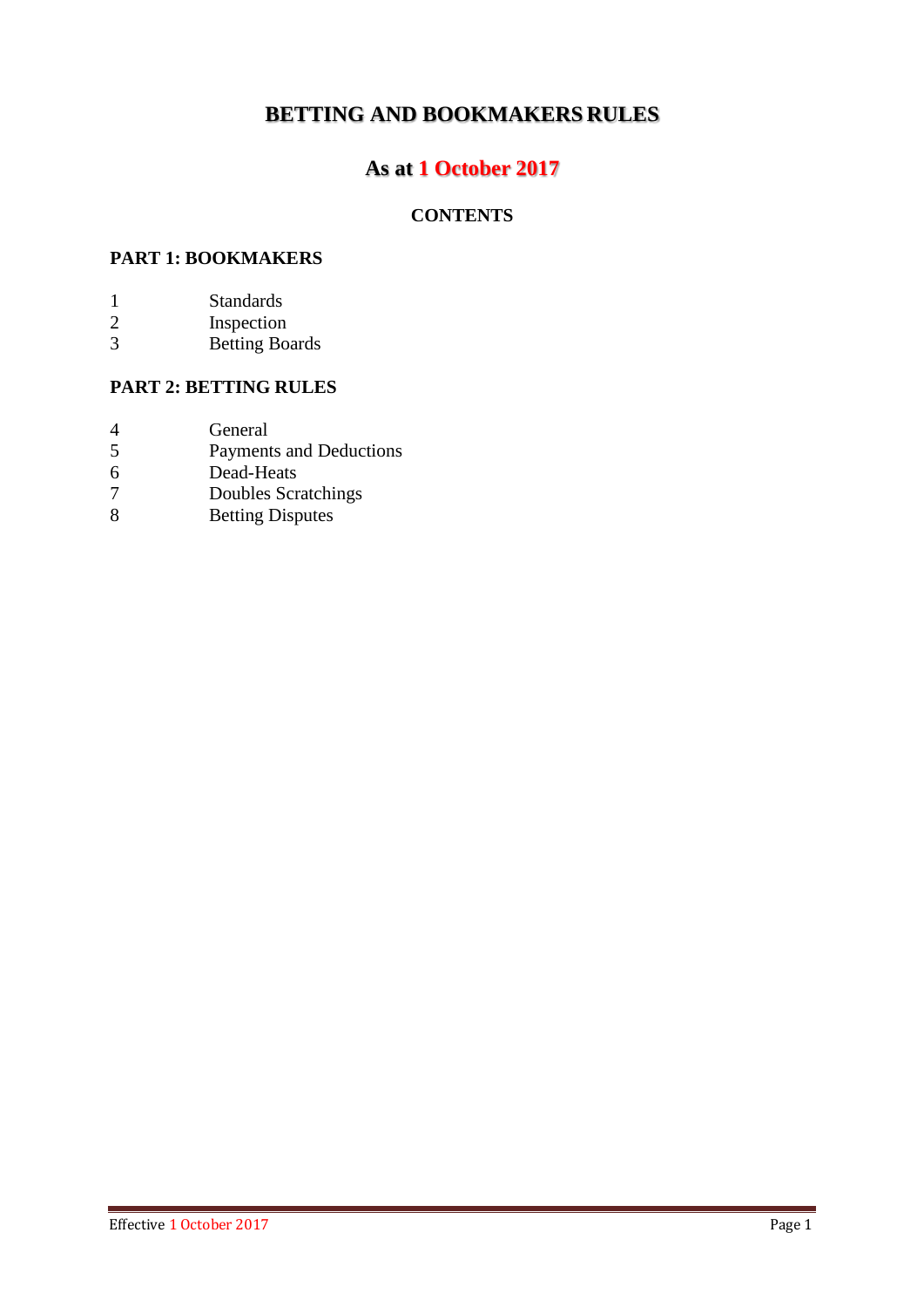#### **BETTING AND BOOKMAKERS RULES**

#### **PART 1: BOOKMAKERS ETC.**

#### **1 Standards**

- 1.1 A Club shall ensure that:
	- (a) all betting on greyhound Events is conducted in accordance with these Rules; and
	- (b) all Bookmakers, Bookmakers' Clerks and Bookmakers' Course Agents operating at a Meeting are appropriately dressed and behave in accordance with standards commensurate with the ideals of:
		- (i) upholding Bookmaking as a profession; and
		- (ii) of the betterment of greyhound racing.
- 1.2 The Steward in Charge of a Meeting may require the Secretary of the a Club to prohibit from acting as a Bookmaker, Bookmakers' Clerk or Bookmakers' Course Agent (as the case may be) at a Meeting, any person who, in his opinion, is not appropriately dressed or not behaving in accordance with the standards set out in BBRBB 1.2. (amended 01/10/2017)

#### **2 Inspection**

Any Officer of the Board may:

- (a) require any Bookmaker, Bookmakers' Clerk or Bookmakers' Course Agent to produce for inspection:
	- (i) any certificate, licence or authority issued to him pursuant to the provisions of the Act or any regulations under the Act; or
	- (ii) any betting ticket whether written out or not; or
	- (iii) any betting books or other documents relating to betting transactions including any race book, card, paper or thing used to record any betting transaction in the possession or control of such Bookmaker, Bookmakers' Clerk or Bookmakers Course Agent; and
- (b) inspect any such certificate, licence, authority, ticket, book, document or thing and at his discretion impound or take any extracts from same.

### **3 Betting Boards**

3.1 A Bookmaker making bets at a Meeting shall: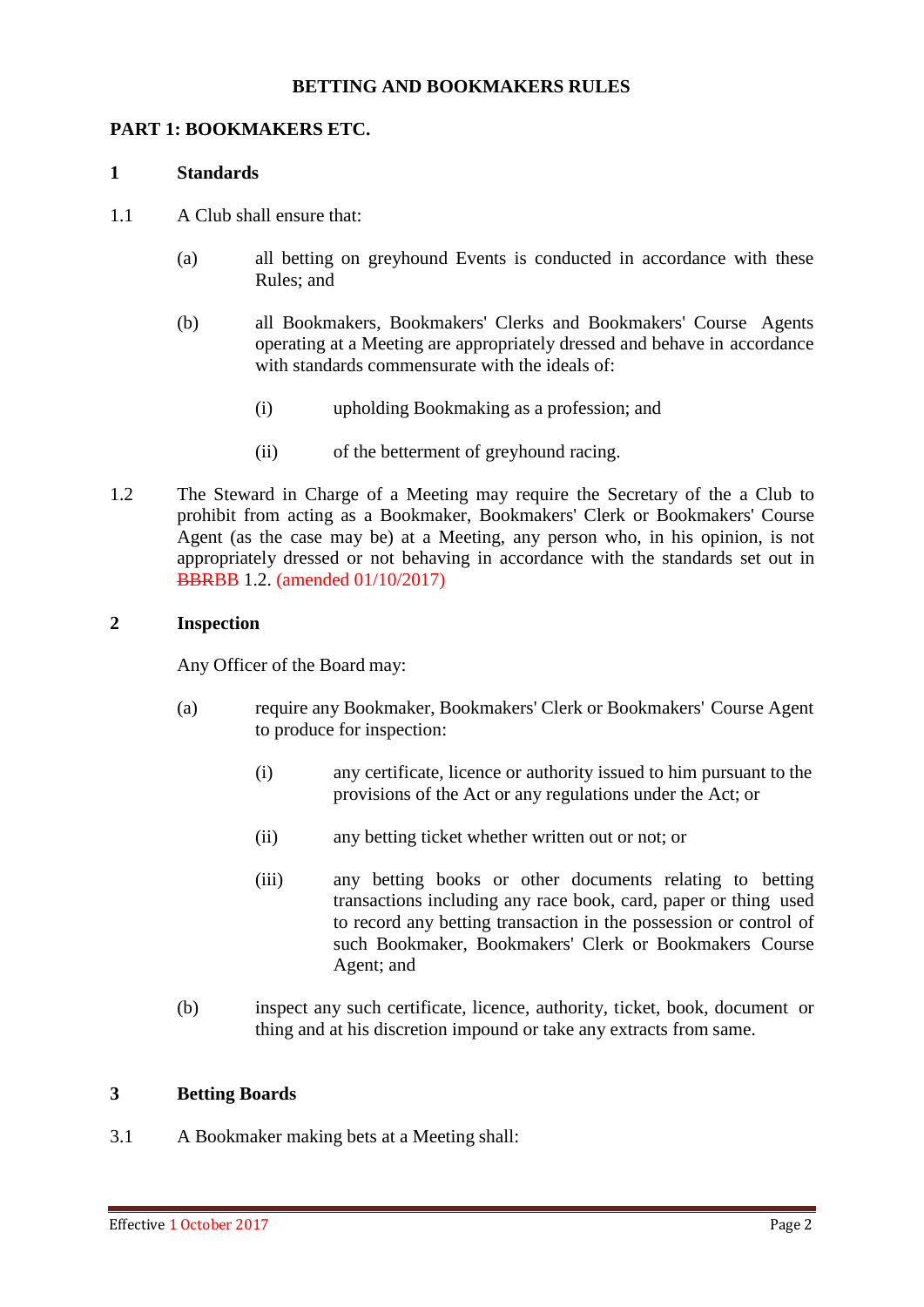- (a) have a betting board on which shall be exhibited conspicuously his name, the names of each greyhound in the Event and the price quoted in respect of each such greyhound; and
- (b) subject to **BBRBB** 3.2 display his betting board continuously during the period commencing the "All Clear" signal is given prior to the scheduled starting time of the first Event until fifteen (15) minutes after the completion of the final Event unless permission to do otherwise has been granted by the Bookmakers' Supervisor. (amended 01/10/2017)
- 3.2 During the period commencing from the time of the start of an Event and concluding three (3) minutes afterwards, a Bookmaker shall not be required to hold out that he is prepared to take a bet, but he must then conspicuously display a "Not Set" sign at or near the top of the betting board.

# **PART 2: BETTING RULES**

- **4** General
- 4.1 Any Bookmaker betting at the premises of a Metropolitan Club offering odds against a greyhound shall be compelled to lay such odds if demanded by a backer, but the Bookmaker shall not be compelled to lose more than \$600 in any bet.
- 4.2 Any Bookmaker betting at the premises of a Country Club offering odds against a greyhound shall be compelled to lay such odds if demanded by the backer, but the Bookmaker shall not be compelled to lose more that \$300 (or such other amount as may be approved by the Board in respect of a specific Country Club) in any bet.
- 4.3 Where a Bookmaker takes a bet he shall deliver to the backer a ticket on which is written or printed:
	- (a) on the top part of the face of the ticket, the name or the initial letters of the greyhound(s) against which the bet was made;
	- (b) on the centre part of the face of the ticket, the full amount of the bet for a win; and
	- (c) on the bottom part of the face of the ticket, the full amount of the bet for a place or a distinct X to indicate that no place bet was made at the time.
- 4.4 If credit bets are accepted, the onus is on the Bookmaker to record particulars of the bet and the full name of the backer at the time the bet was made.
- 4.5 If a backer seeks to make a bet without stating the name of the greyhound, the bet must be made on the basis of the odds displayed at the time the bet is accepted by the Bookmaker.
- 4.6 When a backer makes a bet with a Bookmaker he must have the possibility of winning; in other words, the backer cannot lose if he cannot win.
- 4.7 All betting made with a Bookmaker on an Event declared to be a "no race" shall stand unless: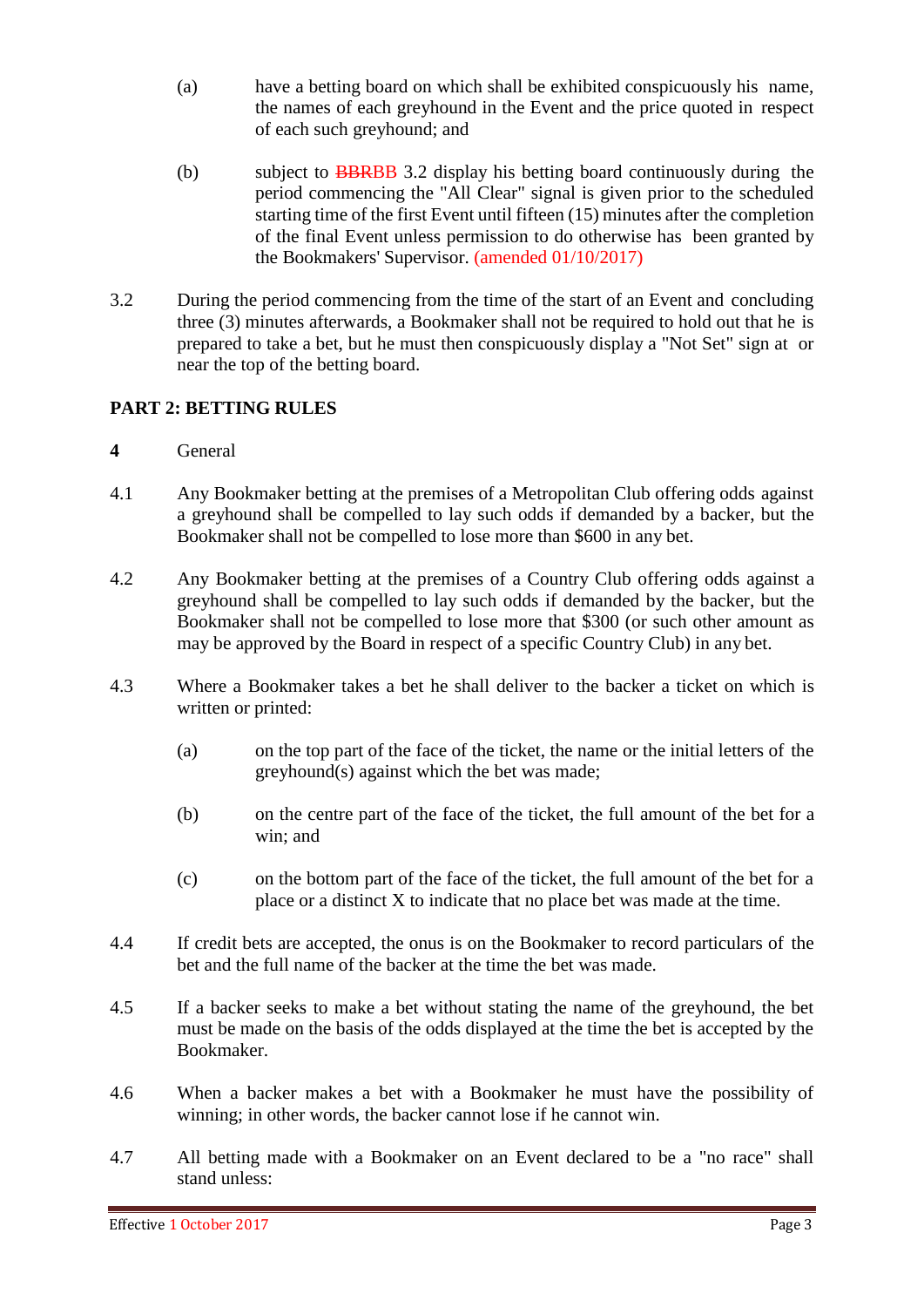- (a) the Event is abandoned in which case all bets shall be refunded; or
- (b) more than one (1) greyhound is subsequently withdrawn prior to the restart of the Event in which case all bets shall be declared off and fresh betting shall take place.
- 4.8 Where the Steward in Charge of the Meeting declares that bets made with a Bookmaker on a greyhound are off, all bets shall be refunded and the backer shall have no claim save as to the return of the money invested by him.
- 4.9 Bets shall be declared off by the Steward in Charge of the Meeting:
	- (a) in relation to a particular greyhound when it is ordered to be withdrawn from an Event, or declared to be a non-starter, or the greyhound is disqualified from the Event prior to the "All Clear" signal being given;
	- (b) in relation to all greyhounds when the Event is declared to be a "no race" and abandoned, or more that one (1) greyhound is ordered to be withdrawn from the Event, or the Steward in charge of the Meeting is of the opinion that a corrupt practice likely to affect the result of the Event or notification of the result of the Event has occurred.
- 4.10 A bet may be declared off by mutual consent of the backer and the Bookmaker.
- 4.11 Where at the time that a bet is attempted to be made there are not more than two (2) greyhounds scheduled to compete in the Event:
	- (a) place betting is prohibited; and
	- (b) concession betting is prohibited.
- 4.12 Where at the time that a bet is attempted to be made the Event is completed, all betting is prohibited.
- 4.13 All bets are Play or Pay save as provided for in these Rules.
- 4.14 The finishing order in an Event as declared by the judge at the time the "All Clear" signal is given shall be the basis for determining whether or not a bet is a winning bet.
	- (a) The following are winning bets by a backer:
		- (i) a win or concession bet was made on a greyhound placed first;
		- (ii) a place bet was made on a greyhound placed first, second or third where eight (8) greyhounds competed in the Event; and
		- (iii) a place bet was made on a greyhound placed first or second where not less than three (3) nor more than seven (7) greyhounds competed in the Event.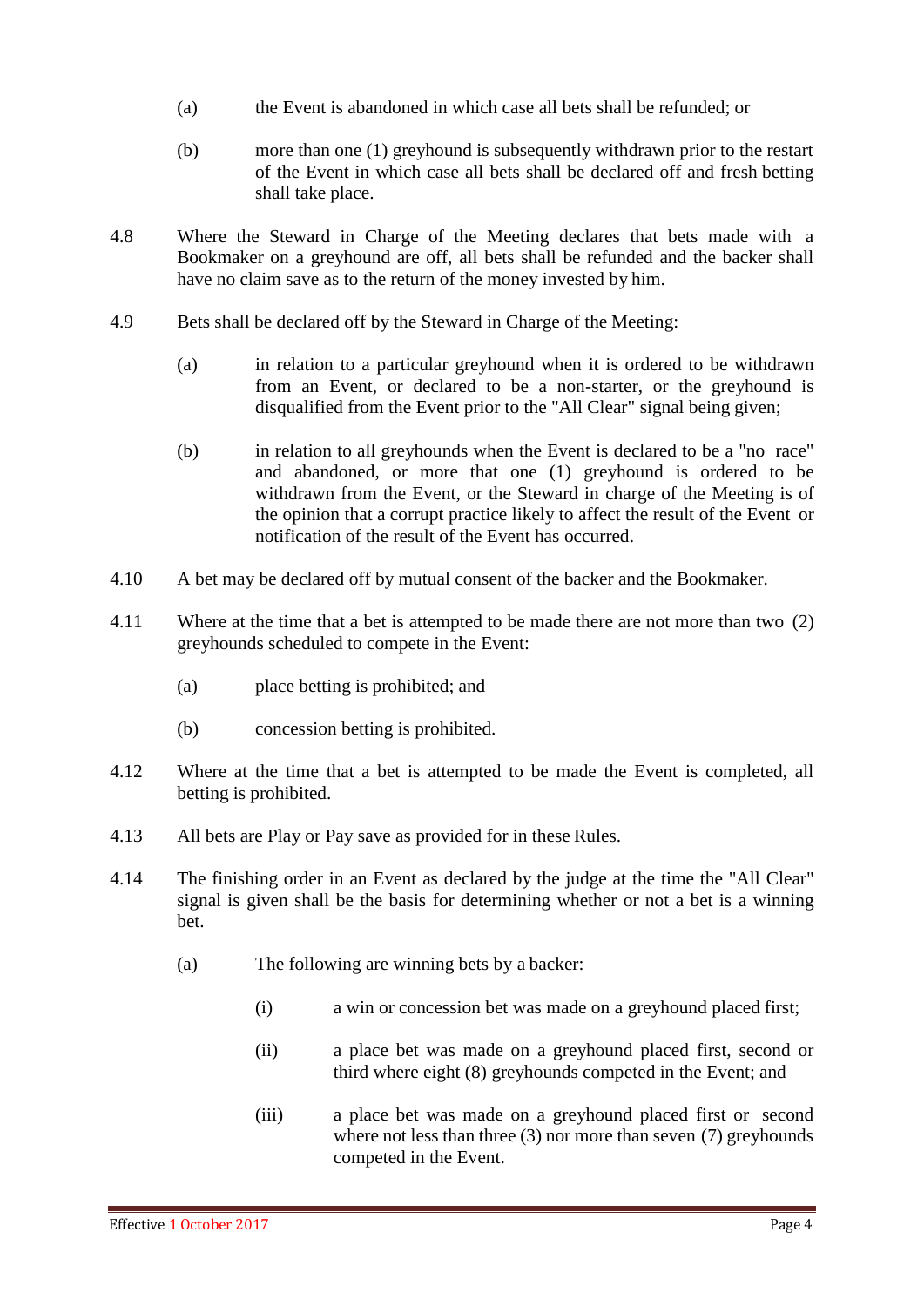- (b) The following concession bets are not winning bets but the backer is entitled to a refund of his bet:
	- (i) where the greyhound backed is placed second or third and eight (8) greyhounds competed in the Event; and
	- (ii) where the greyhound backed is placed second and not less than three (3) nor more than seven (7) greyhounds competed in the Event.

#### **5 Payments and Deductions**

- 5.1 Except as otherwise provided in these Rules, the Bookmaker shall immediately on presentation of a winning betting ticket by a backer, pay the full amount of the bet.
- 5.2 Where a greyhound is withdrawn from an Event after betting on it has commenced, the Steward in Charge of the Meeting shall:
	- (a) cause an announcement to be made of the withdrawal together with an order that all Bookmakers must immediately underline all bets made prior to that announcement; and
	- (b) make a declaration as to the rate of deduction to be made by a Bookmaker from the full amount of a bet required to be paid to the backer of a winning or placed greyhound in accordance with the relevant deduction schedules following:

## DEDUCTION SCHEDULE - WIN BETTING

| Odds on offer of withdrawn greyhound | Amount in the dollar to be   |
|--------------------------------------|------------------------------|
|                                      | deducted from winning ticket |
| 15.00 or over                        | No deduction                 |
| 13.00                                | 6 cents                      |
| 11.00                                | 8 cents                      |
| 10.00                                | 9 cents                      |
| 9.00                                 | 10 cents                     |
| 8.00                                 | 11 cents                     |
| 7.00                                 | 12 cents                     |
| 6.50                                 | 13 cents                     |
| 6.00                                 | 14 cents                     |
| 5.50                                 | 16 cents                     |
| 5.00                                 | 18 cents                     |
| 4.50                                 | 20 cents                     |
| 4.00                                 | 22 cents                     |
| 3.80                                 | 23 cents                     |
| 3.50                                 | 25 cents                     |
| 3.20                                 | 27 cents                     |
| 3.00                                 | 30 cents                     |
| 2.80                                 | 32 cents                     |
| 2.50                                 | 36 cents                     |
| 2.20                                 | 40 cents                     |
| 2.10                                 | 42 cents                     |
| 2.00                                 | 45 cents                     |
|                                      |                              |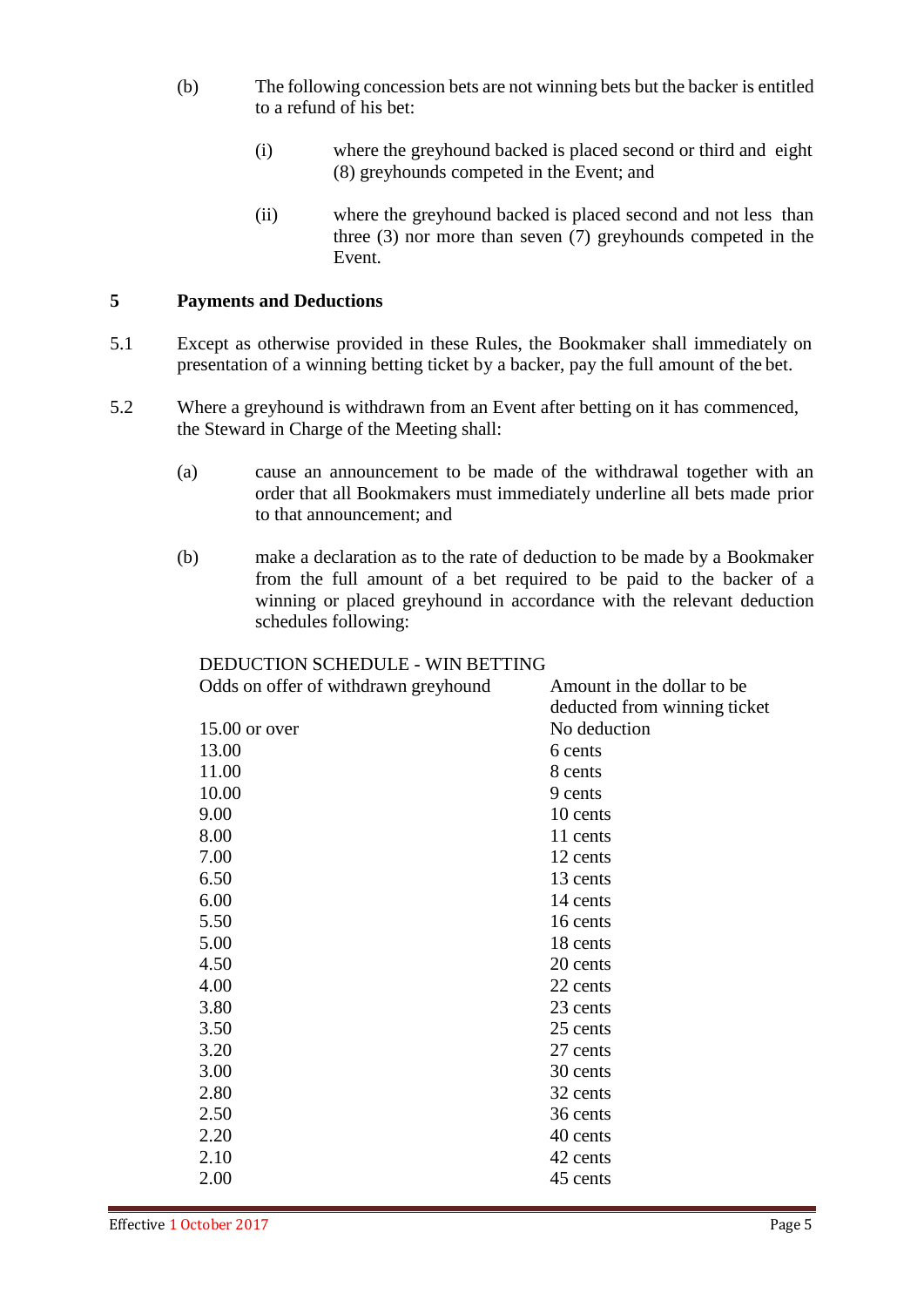| 1.90 | 48 cents |
|------|----------|
| 1.80 | 50 cents |
| 1.70 | 54 cents |
| 1.60 | 57 cents |
| 1.50 | 60 cents |
| 1.40 | 65 cents |
| 1.30 | 68 cents |
| 1.20 | 72 cents |

#### DEDUCTION SCHEDULE - PLACE BETTING

| Odds on offer of    | Amount in the dollar | Amount in the dollar |
|---------------------|----------------------|----------------------|
| withdrawn greyhound | from the winnings *  | from the winnings *  |
|                     | only $-8$ runners    | only $-7$ runners    |
| $13.00$ or over     | No deduction         | No deduction         |
| 11.00               | 3 cents              | 5 cents              |
| 9.00                | 4 cents              | 6 cents              |
| 8.00                | 4 cents              | 6 cents              |
| 7.00                | 5 cents              | 8 cents              |
| 6.00                | 5 cents              | 8 cents              |
| 5.50                | 6 cents              | 9 cents              |
| 5.00                | 7 cents              | 10 cents             |
| 4.50                | 7 cents              | 11 cents             |
| 4.00                | 8 cents              | 13 cents             |
| 3.50                | 9 cents              | 14 cents             |
| 3.20                | 10 cents             | 15 cents             |
| 3.00                | 11 cents             | 16 cents             |
| 2.80                | 12 cents             | 18 cents             |
| 2.50                | 13 cents             | 20 cents             |
| 2.20                | 15 cents             | 22 cents             |
| 2.10                | 16 cents             | 24 cents             |
| 2.00                | 17 cents             | 25 cents             |
| 1.90                | 18 cents             | 28 cents             |
| 1.70                | 20 cents             | 30 cents             |
| 1.60                | 21 cents             | 32 cents             |
| 1.50                | 22 cents             | 33 cents             |
| 1.40                | 24 cents             | 36 cents             |
| 1.30                | 25 cents             | 37 cents             |
| 1.20                | 27 cents             | 41 cents             |
|                     |                      |                      |

# DEDUCTION SCHEDULE - CONCESSION BETTING

| winnings* only                   |  |
|----------------------------------|--|
| No deductions<br>$15.00$ or over |  |
| 13.00<br>8 cents                 |  |
| 11.00<br>9 cents                 |  |
| 10.00<br>10 cents                |  |
| 9.00<br>11 cents                 |  |
| 8.00<br>12 cents                 |  |
| 7.00<br>14 cents                 |  |
| 6.50<br>15 cents                 |  |
| 6.00<br>16 cents                 |  |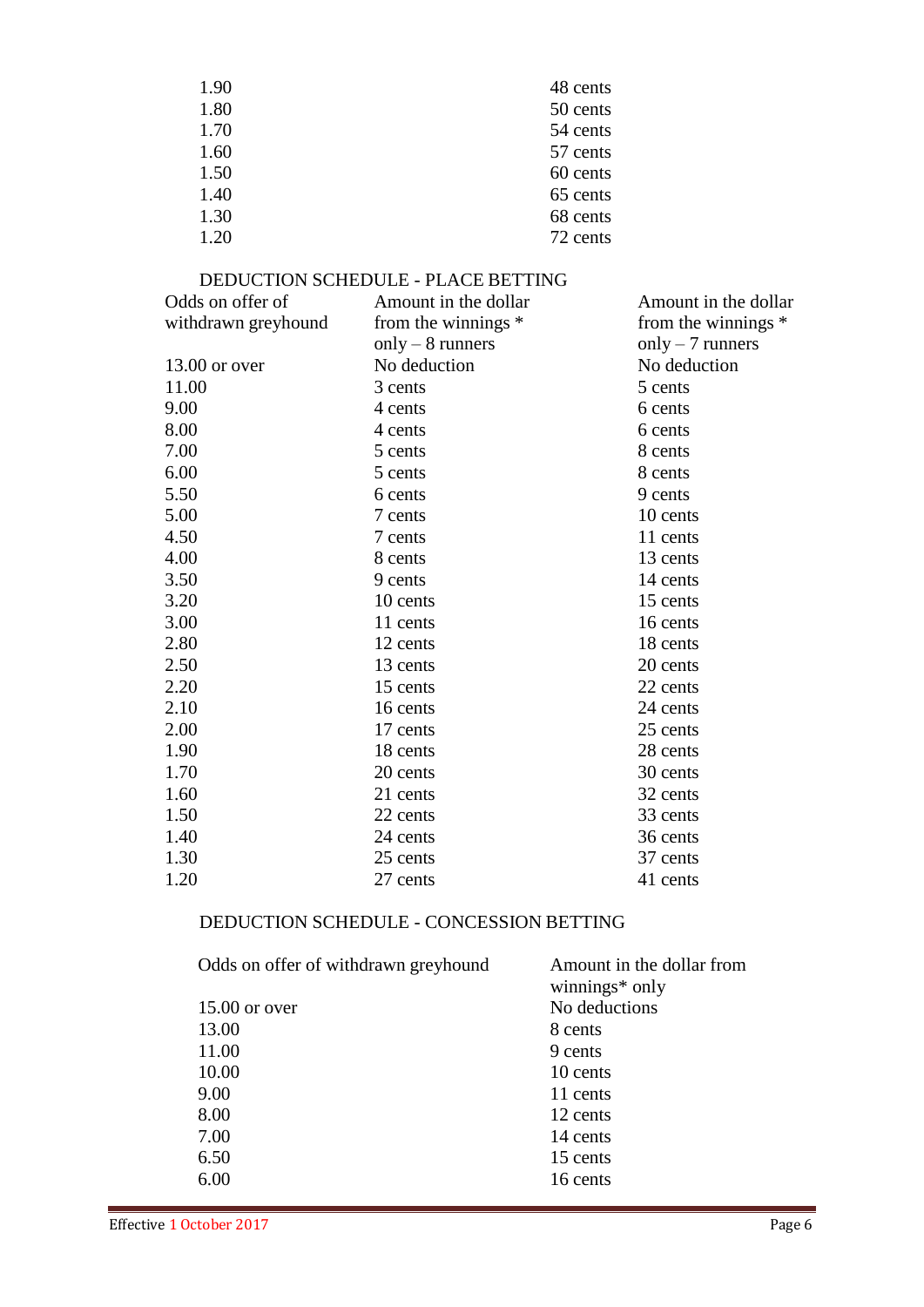| 5.50 | 18 cents |
|------|----------|
| 5.00 | 20 cents |
| 4.50 | 23 cents |
| 4.00 | 25 cents |
| 3.80 | 26 cents |
| 3.50 | 28 cents |
| 3.20 | 30 cents |
| 3.00 | 33 cents |
| 2.80 | 36 cents |
| 2.50 | 40 cents |
| 2.40 | 42 cents |
| 2.20 | 44 cents |
| 2.10 | 47 cents |
| 2.00 | 50 cents |
| 1.90 | 53 cents |
| 1.80 | 56 cents |
| 1.70 | 60 cents |
| 1.60 | 64 cents |
| 1.50 | 67 cents |
| 1.40 | 73 cents |
| 1.30 | 75 cents |
|      |          |

\*No deduction shall be made from the stake of the backer of the winning or placed greyhounds.

5.3 Where a greyhound is withdrawn after betting on an Event has commenced a Bookmaker shall pay the full amount of any bet on a winning or placed greyhound made prior to compliance with an order under **BBRBB** 5.2(a), less a deduction at the rate declared pursuant to **BBRBB** 5.2(b). (amended  $01/10/2017$ )

### **6 Dead-Heats**

- 6.1 Where a greyhound is adjudged to have dead-heated for first place, the backer of the greyhound shall be paid as follows:
	- (a) in respect of a win bet, a sum equal to the full amount of the bet divided by the number of greyhounds adjudged to have dead-heated;
	- (b) in respect of a concession bet, his stake plus a sum equal to the Bookmaker's stake divided by the number of greyhounds adjudged to have dead-heated.
- 6.2 Where a greyhound is adjudged to have dead-heated for third place the backer of the greyhound shall be paid as follows:
	- (a) in respect of a place bet, a sum equal to the full amount of the bet divided by the number of greyhounds adjudged to have dead-heated;
	- (b) in respect of a concession bet, a sum equal to the amount of his stake divided by the number of greyhounds adjudged to have dead-heated.